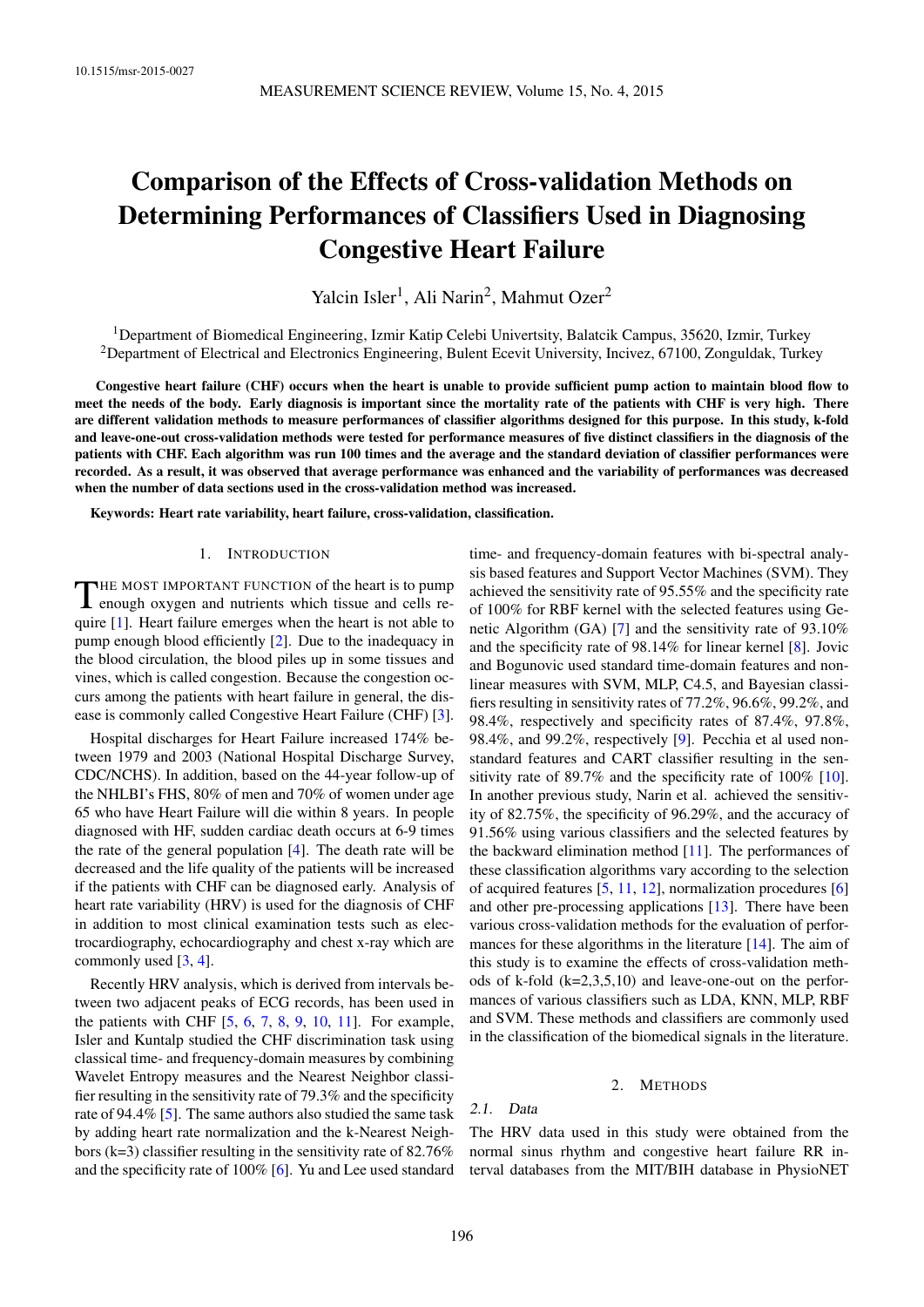(http://www.physionet.org) [15]. The HRV data used are as follows:

- *•* Congestive Heart Failure RR Interval Database (chf2db) has data from 29 patients with CHF (8 men, 2 women and 19 unrecorded) with an age range of 34-79 years, and
- *•* Normal Sinus Rhythm RR Interval Database (nsr2db) has data from 54 normal subjects (30 men, 24 women) with an age range of 24-76 years.

Although databases are composed of 24(h) HRV data, only 5 minutes (300 seconds) of HRV data is used to achieve results faster and to disturb the patients at least in a clinical environment [16].

## 2.2. Heart rate variability measures

HRV data is collected after determining QRS wave structure in the ECG signals because QRS wave structure is the component that has the most distinctive amplitude values in the ECG signals. After the determination of QRS, the time difference of two consecutive R peaks is commonly called RR-interval  $(T_n = t_n - t_{n-1})$  [16]. Patient information (age), analysis of time domain (mean, standard derivation and other statistical measures), analysis of frequency domain (spectral power values through different frequencies) and evaluations obtained by non-linear methods are used in the HRV studies. For further details, the studies given in the references could be examined [2, 11].

Welch periodogram method, which makes use of Fast Fourier Transform (FFT) method, is commonly used for the evaluation of frequency domain [5]. By using this method, power spectrum density (PSD) over the data that is sampled at equal intervals through the time can be computed. In this study, HRV data is re-sampled by using the cubic interpolation method at 4Hz before using FFT and detrending of data is eliminated for providing stability analysis [13]. In this study, evaluation of frequency domain obtained by Lomb periodogram, which is developed as an alternative to the classical PSD method, is also used. Owing to this method, PSD can be computed directly from the HRV data without needing to resample on time domain [17]. HRV evaluation of conventional frequency domain (Table 1) for 5-minute period is examined in detail by following recommended standard [16].

There are three frequency bands commonly used in HRV analysis: VLF (0 - 0.033 Hz), LF (0.033 - 0.15 Hz) and HF  $(0.15 - 0.4 \text{ Hz})$  [16]. In the evaluation of frequency domain, peak frequencies and power of these frequency bands from calculated PSD are examined. Therefore, the following frequency domain measures were computed separately for both methods of Welch periodogram and Lomb periodogram.

On the other hand, wavelet analysis not only makes possible the examination of one signal for both the time and scale domains but also eliminates polynomial non-stability [18]. Wavelets are reported very useful for analysis of the RR intervals due to this capability. Thus, Daubechies-4 main wavelet

Table 1: Standard frequency domain HRV measurements

| Measure     | Description                                  |
|-------------|----------------------------------------------|
| VLF         | The total power of the frequency band of VLF |
| LF          | The total power of the frequency band of LF  |
| HF          | The total power of the frequency band of HF  |
| <b>LFHF</b> | The ratio of the frequency band of LF/HF     |
| NLE         | Normalized LF power of LF/(LF+HF)            |
| <b>NHF</b>  | Normalized HF power of HF/(LF+HF)            |

over HRV data re-sampled at 4 Hz with the 7-level [5] wavelet transform method was also used in this analysis to calculate the standard frequency domain features of HRV analysis (Ta $h \leq 1$ .

Furthermore, non-linear methods including Poincare map, approximate entropy (AppEn), sample entropy (SampEn), detrended fluctuation analysis (DFA) and symbolic dynamics were used in this study. *Poincare Plot*, which is a technique taken from non-linear dynamics, is a graph of each RR interval plotted against the next interval. The plot provides summary information as well as detailed beat-to-beat information on the behavior of the heart [19, 20]. The Poincare Plot is a popular technique thanks to its simple visual interpretation and its proved clinical ability as a predictor of disease and cardiac dysfunction [21]. Fitting an ellipse to the Poincare Plot's shape and calculating standard deviations of the distance of the points on the plot is the most popular method [22]. *Detrended Fluctuation Analysis* (DFA) is used to quantify the fractal scaling properties of short interval RR interval signals. This technique is a modification of root-mean-square analysis of random walks applied to non-stationary signals [23]. The root mean-square fluctuation of an integrated and detrended time series is measured at different observation windows and plotted against the size of the observation window on a loglog scale.

*Symbolic Dynamics*, as an approach to investigate complex systems, facilitates the analysis of dynamic aspects of the signal of interest. The concept of symbolic dynamics is based on a coarse-graining of the dynamics [24]. That is, the range of original observations or the range of some transform of the original observations, such as the first difference between the consecutive values, is partitioned into a finite number of regions and each region is associated with a specific symbolic value so that each observation or the difference between successive values is uniquely mapped to a particular symbol depending on the region into which it falls. For instance, the heart rate time series (*RR*1*,RR*2*,...,RRn*) can be transformed into a symbol sequence  $(s_1, s_2, \ldots, s_n)$  with symbols from the alphabet 0*,*1*,*2*,*3 using

\n
$$
\begin{aligned}\n &0, & RR_i \leq \mu - a \\
&1, & \mu - a < RR_i \leq \mu \\
&2, & \mu < RR_i \leq \mu + a \\
&3, & \mu + a < RR_i\n \end{aligned}
$$
\n

where  $\mu$  denotes the mean and the  $a$  is a constant equal to the standard deviation of all RR intervals  $[25]$ . In this way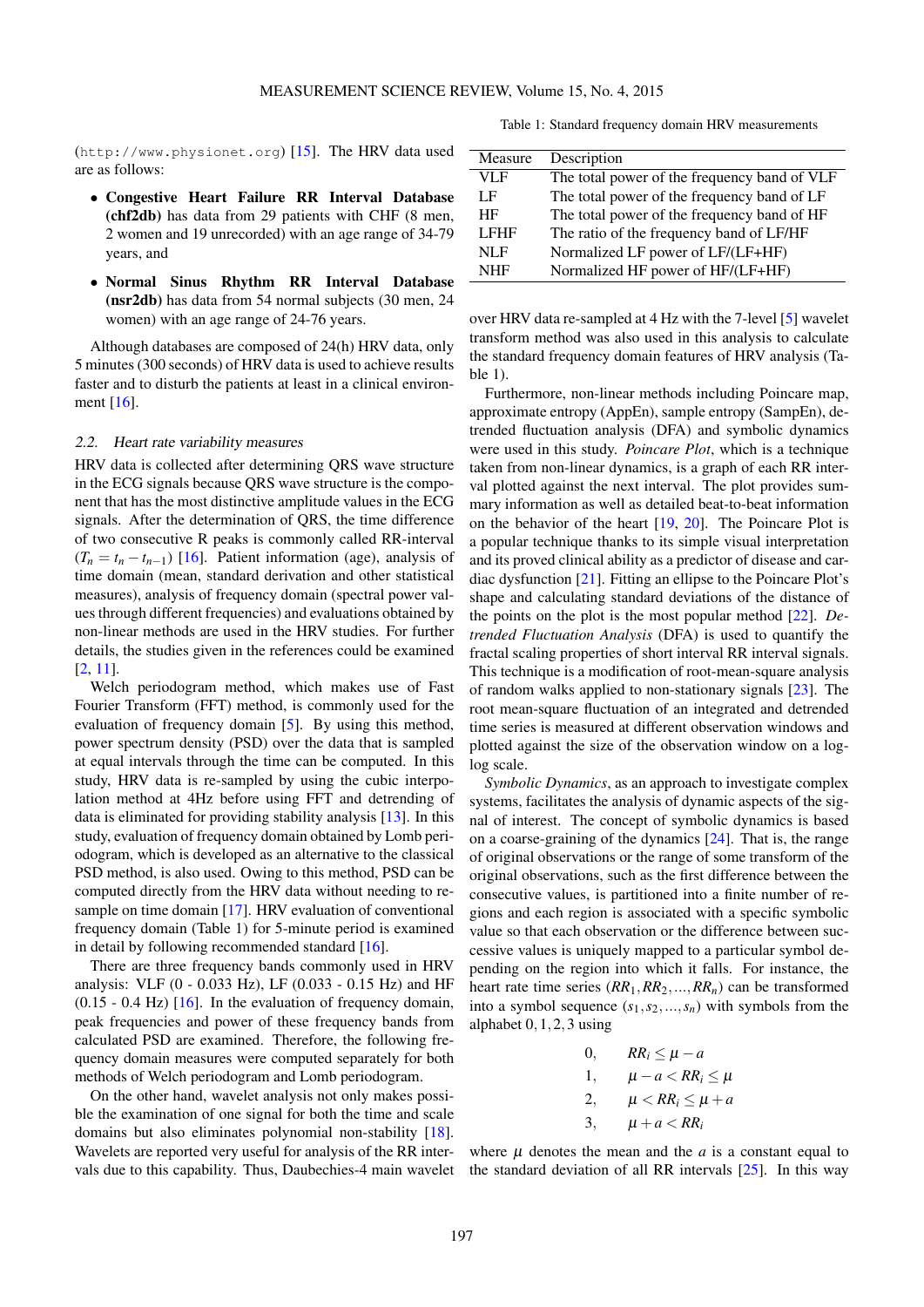some detailed information is lost, but a more general dynamic behavior can be analyzed  $[26, 25]$ . Then, Shannon entropies from probability values of successive L-length symbols are calculated. In this study, values of L were tested using all integer values between 1 and 10. SampEn is a new family of statistics measuring complexity and regularity of clinical and experimental time-series data [27]. SampEn statistics provide an improved evaluation of time-series regularity and is a useful tool in the studies of the dynamics of human cardiovascular physiology. In SampEn, the comparison between the template vector and the rest of the vectors excludes the comparison with itself. This causes that probabilities may be zero. SampEn is the modified and corrected form of *AppEn*.

As a result, 59 features were used. Those were obtained from patient information, time domain evaluation, frequency spectrum evaluation and non-linear methods with the numbers of 1, 4, 38 and 16, respectively.

## 2.3. Normalization

The used features must be equalized on the same scale because units and amplitudes of features used in classification and clustering algorithms differ highly compared to each other. This process is called normalization [14]. In this study, Min-Max method in which all features vary through the scale [0*,*1] is used.

## 2.4. Classification algorithms

# 2.4.1. Linear discriminant analysis (LDA)

Linear discriminant analysis (LDA) is a statistical analysis method which can differentiate the groups according to two or more features. Discriminant functions are used mathematically. LDA is a traditional method for both the size reduction and the classification [14].

## 2.4.2. K-nearest neighbors (KNN) classifier

The main idea of the K-Nearest Neighbors (KNN) classifier is to predict the class of a test case based on its k-nearest neighbors. It consists of two steps: the first step aims to find the knearest neighbors, whereas the second one predicts the class of the test sample based on these neighbors. Although several distances could be used to estimate the k-nearest neighbors, the Euclidean distance and a weighted voting strategy were used in this paper. The subject of interest is classified by the majority classes; then, the subject is being assigned to the class most common amongst its k nearest neighbors [14].

# 2.4.3. Multi-layer perceptron (MLP)

Multi-Layer Perceptron (MLP) is a widely used artificial neural network structure [14]. MLP can be used in both linear and non-linear applications. MLP network consists of three layers in general: an input layer, one or more hidden layers, and an output layer. The number of neurons in the input layer is equal to the number of features (or inputs) and the number

of neurons in the output layer is equal to the number of outputs. The input-layer neurons are connected to all the hiddenlayer neurons and the hidden-layer neurons are connected to all the output-layer neurons with weights. The weight values are changed until the minimum error value is found, which is called training of the network. The general output function and the error function are defined as follows:

$$
y_i = f\left(\sum_{i=1}^N w_{ji} x_i\right) \tag{1}
$$

$$
E = \frac{1}{2} \sum_{i} (d_i - y_i)^2
$$
 (2)

where  $x_i$  is the input data,  $w_{ji}$  is weight values,  $f(.)$  is an activation function,  $y_i$  is i-th network output,  $d_i$  is i-th expected output.

#### 2.4.4. Radial basis functions (RBF)

Radial basis function (RBF), another artificial neural network structure, tends to learn faster than the multi-layer perceptron [14]. It is also composed of three layers similar to MLP. Activation function in the hidden layer is Gaussian function. The output for Gaussian activation function in general is defined as follows:  $\overline{11}$ 

$$
y_i(x) = \sum_{i=1}^k w_{ji} e^{-\frac{||x - \mu_j||}{2\sigma_j^2}}
$$
 (3)

where  $w_{ji}$  are weights,  $k$  is the number of hidden layer neurons, *x* is input data,  $\mu_j$  is j-th neuron centers,  $\sigma_j$  is j-th propagation parameter and  $y_i$  is the i-th output of the system. The output of the system is obtained with hidden layer output and weights of the system. Thus, it is aimed to determine the optimum weight values.

## 2.4.5. Support vector machines (SVM)

Support vector machines (SVM) is based on statistical learning rule. SVM is widely used for many applications, both linear and non-linear data points. The main purpose of support vector machines is to find a hyper-plane that separates the two groups. Two boundary lines, which are close and parallel to each other in two groups, are defined. These boundary lines are called support vectors. This classifier is based on determining an ordinary discrimination plane from the boundary lines [14].

Some data cannot be separated linearly in SVM. In such cases, data is moved to another dimension using the kernel function which may be a non-linear transformation.

#### 2.5. Cross-validation methods

In cross-validation method, database is divided into two groups. When the first group (training database) is used for determination of model parameters of a classifier, the other group (test database) is used for testing the performance of the trained classifier [14].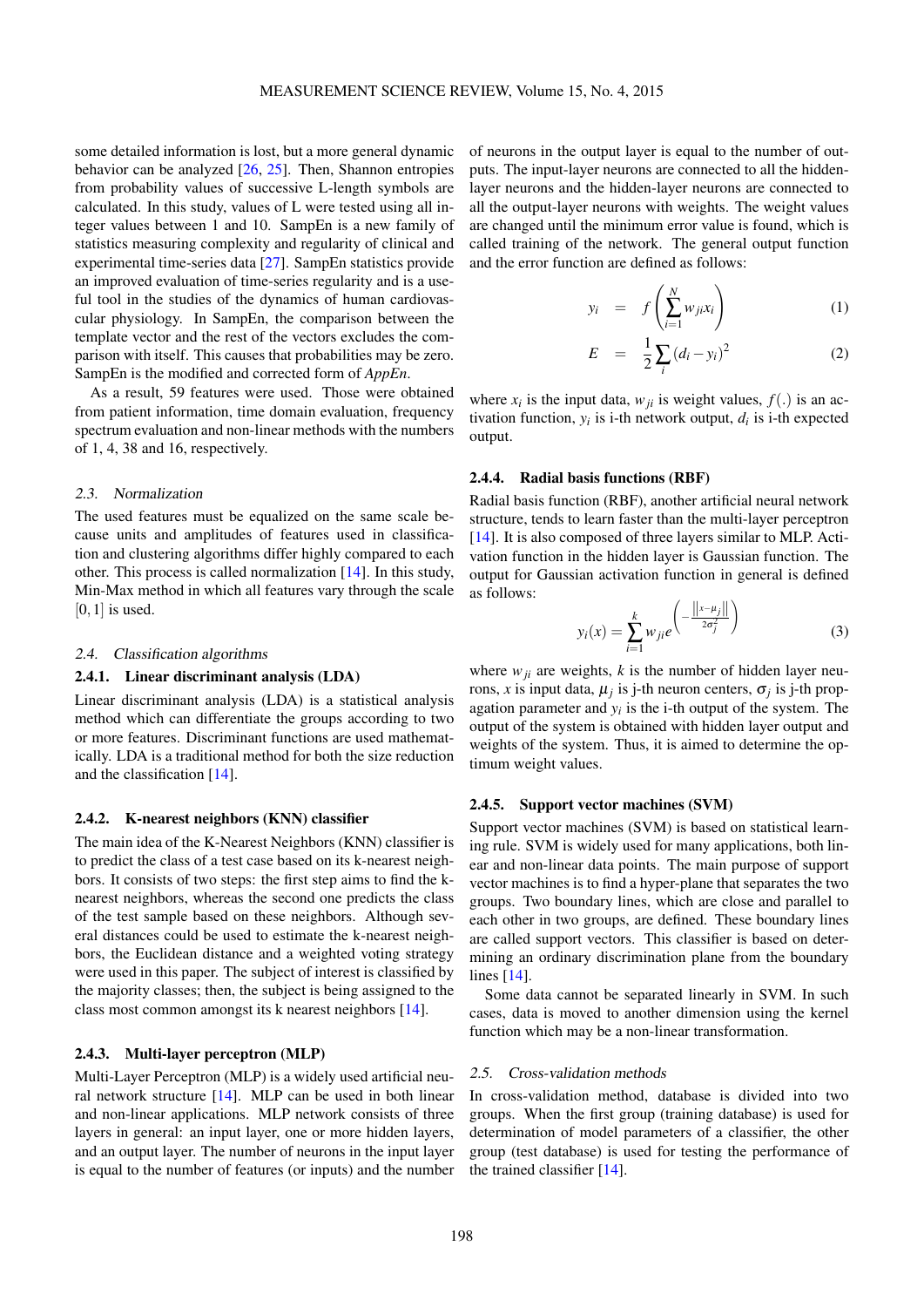### 2.5.1. k-fold cross-validation method

In the k-fold cross-validation method, the database that has total n samples is divided to *k* groups that have  $\frac{n}{k}$  samples in each group. Each time, when a different data group is set aside for the test, the other  $k-1$  groups are used for training. The classifier is trained  $k$  times by switching the test cluster in every cycle. In this way, the performance of a classifier is determined by calculating the mean of the error of *k* times.

## 2.5.2. Leave-one-out cross-validation method

In the leave-one-out cross-validation method, the database with the *n* samples is divided to *n* groups. The classifier is trained with the *n−*1 group by leaving one group for the test each time. In this manner, the performance of classifier is determined by calculation of the mean value for error of 83 times. In other words, this method can be considered as kfold cross-validation method for the  $k = n$ .

## 2.6. Performance measures

The performance of the classifier is given as follows [6]:

$$
ACC = \frac{TP + TN}{TP + TN + FP + FN} \tag{4}
$$

$$
SEN = \frac{TP}{TP + FN} \tag{5}
$$

$$
SPE = \frac{TN}{TN + FP} \tag{6}
$$

If the instance is positive and it is classified as positive, it is counted as true positive (TP); if it is classified as negative, it is counted as false negative (FN). If the instance is negative and it is classified as negative, it is counted as true negative (TN); if it is classified as positive, it is counted as false positive (FP).

# 3. RESULTS

In this study, all the HRV measures, all the algorithms and cross-validation methods were calculated by MATLAB 2013a. The HRV measures were investigated to distinguish 29 patients with CHF from 54 healthy subjects in the control group. Each algorithm was run 100 times and the average and the standard deviation was recorded. The classifier parameters used in this study were chosen as follows:

- *•* LDA: Both linear and quadratic functions,
- **KNN:** Odd values between 1 and 19,
- **MLP:** The number of neurons in hidden layer from 1 to 50,
- *•* RBF: The distribution parameter of the Gaussian function from 0.1 to 3.0 by the increment of 0.1,
- **SVM:** Linear kernel function.

Table 2: Classifier Performance by cross-validation method where L.O.O. stands for the leave-one-out method

|            | Validation | <b>SEN</b>      | <b>SPE</b>      | <b>ACC</b>     |
|------------|------------|-----------------|-----------------|----------------|
| <b>LDA</b> | $2$ -fold  | $76.3 + 3.9$    | $79.1 + 5.0$    | $78.2 \pm 3.7$ |
|            | 3-fold     | $78.2 + 3.6$    | $78.7 + 4.2$    | $78.5 + 3.1$   |
|            | 5-fold     | $67.7 + 3.9$    | $80.2 + 4.2$    | 75.8±3.3       |
|            | $10$ -fold | 79.6±2.0        | $79.2 + 2.3$    | $79.3 \pm 1.7$ |
|            | L.0.0.     | $79.3 \pm 1.2$  | 79.3±0.9        | $79.4 \pm 0.6$ |
| <b>KNN</b> | 2-fold     | $50.6 + 6.7$    | $90.7 \pm 3.3$  | $76.7 + 3.1$   |
|            | 3-fold     | $49.5 + 4.7$    | $95.8 + 1.2$    | $79.6 \pm 1.7$ |
|            | 5-fold     | $49.8 + 3.8$    | $96.1 \pm 1.0$  | $79.9 \pm 1.5$ |
|            | $10$ -fold | $50.8 + 4.2$    | $94.8 \pm 1.1$  | $79.4 \pm 1.7$ |
|            | L.0.0.     | $52.1 \pm 1.1$  | $96.3 \pm 0.5$  | $80.9 \pm 0.4$ |
| <b>MLP</b> | $2$ -fold  | 53.9±17.3       | $81.4 + 14.7$   | $71.8 + 8.8$   |
|            | 3-fold     | 57.4±13.9       | $83.1 \pm 10.7$ | $74.1 \pm 6.3$ |
|            | 5-fold     | $59.1 \pm 10.5$ | $85.5 + 8.7$    | $76.3 + 5.3$   |
|            | $10$ -fold | $56.7 + 9.5$    | $87.4 \pm 5.3$  | $76.7 + 4.4$   |
|            | L.0.0.     | $60.9 \pm 6.7$  | $85.4 + 4.0$    | $76.9 \pm 3.6$ |
| <b>RBF</b> | $2$ -fold  | $60.2 + 11.5$   | $78.4 + 9.1$    | $72.1 \pm 5.4$ |
|            | 3-fold     | $59.3 + 9.1$    | $78.1 + 7.4$    | $71.6 \pm 4.5$ |
|            | 5-fold     | $53.8 + 8.1$    | $84.9 + 4.8$    | $74.0 \pm 3.2$ |
|            | $10$ -fold | $54.4 \pm 5.0$  | $87.3 \pm 3.3$  | $75.8 + 2.8$   |
|            | L.O.O.     | $60.3 \pm 1.0$  | $85.5 \pm 2.7$  | $76.7 \pm 1.1$ |
| <b>SVM</b> | $2$ -fold  | $64.2 + 8.3$    | $80.4 \pm 6.0$  | $74.7 + 4.4$   |
|            | 3-fold     | $66.8 \pm 6.0$  | $80.4 \pm 4.8$  | $75.6 \pm 3.4$ |
|            | 5-fold     | $69.4 + 5.5$    | $80.4 + 4.2$    | $76.6 \pm 3.4$ |
|            | $10$ -fold | $71.3 \pm 3.5$  | $80.1 \pm 3.4$  | $77.0 \pm 2.5$ |
|            | L.O.O.     | $75.1 \pm 1.6$  | $81.6 \pm 1.2$  | 79.3±0.9       |

The performances of each classifier were determined by using 2-fold, 3-fold, 5-fold, 10-fold and leave-one-out crossvalidation methods that are commonly used in the literature. The obtained performances of SEN, SPE and ACC were arranged as mean  $\pm$  standard deviation (Table 2). According to the results, leave-one-out cross-validation methods have both the highest values of the average performance of the classifier and the lowest standard deviation values. Also, when the number of parts increases in the cross-validation method, standard deviation of the performance of the classifier has been decreasing gradually. The maximum performance was achieved by using KNN classifier with leave-one-out crossvalidation methods by means of SPE and ACC in this study. On the other hand, LDA classifier gave the maximum SEN rate during the study.

#### 4. DISCUSSION

The results, as seen from Table 2, show that the choice of the cross-validation method to determine the classifier performances affects the results of the study. According to the table, if the number of folds is increased, the average classifier performance is increased while the variance is decreased. If the reproducibility of the results is preferred, the leave-oneout method may be the best choice. The number of folds (data parts) is the number of data samples in the leave-oneout method. The data for train and test purposes are the same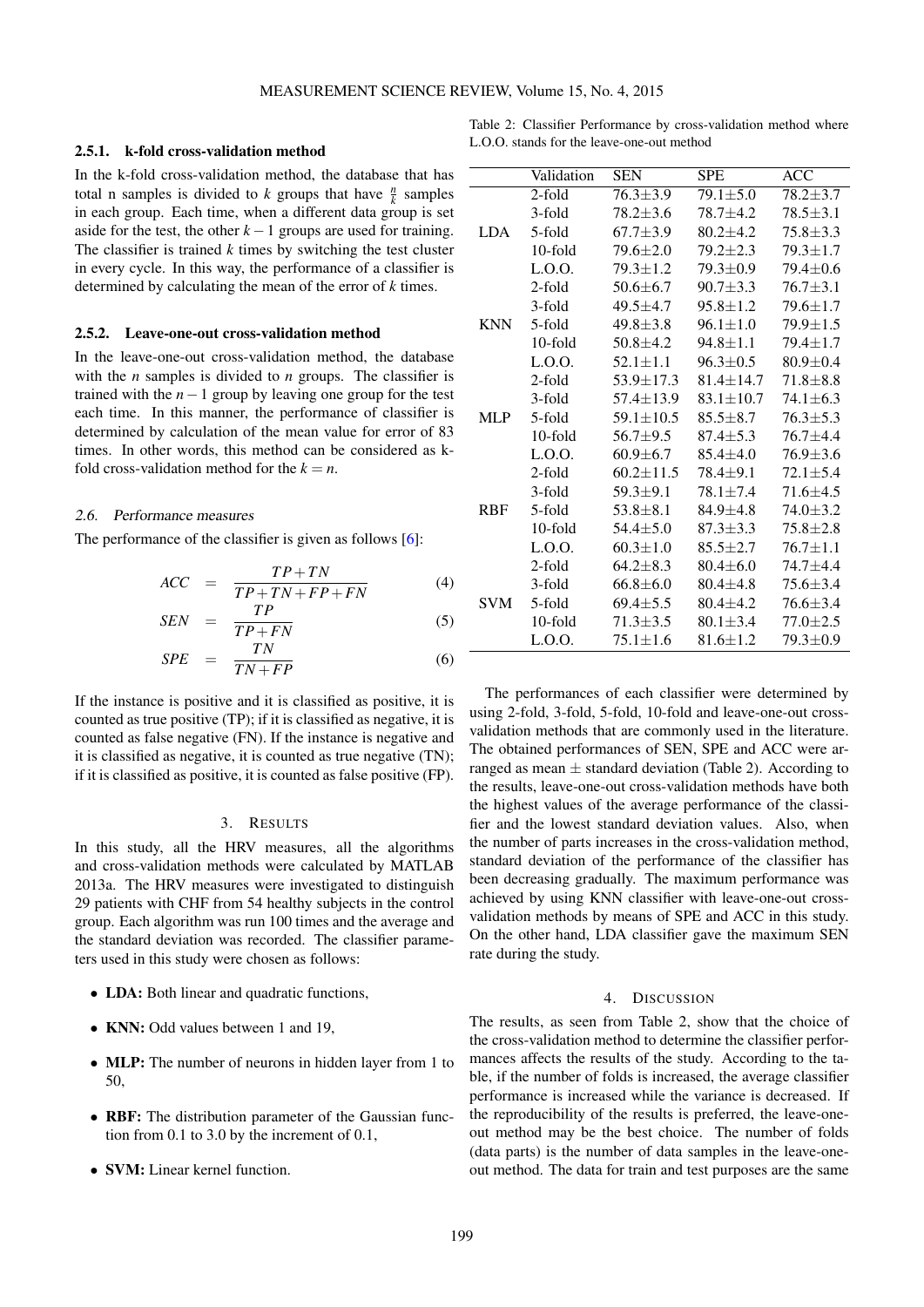in every selection in this method, which eliminates the randomness of data parts. Thus, the leave-one-out method gives the minimum variability in performance evaluation of classifiers. Similar evidences have been achieved in the literature [29].

As a result, the maximum performances of the constructed systems were achieved by using KNN classifier with leaveone-out cross-validation methods as 52.10%, 96.29%, and 80.85% for the sensitivity, specificity, and accuracy values, respectively. Although this gave the highest accuracy in this study, it had a poor sensitivity. Due to this fact, this classifier can be used as a negative predictor of CHF, which means that the subject is normal if this classifier reports negative but the subject may not be a patient with CHF even if this classifier reports positive result. On the other hand, LDA gave 79.31%, 79.27%, and 79.35% for the sensitivity, specificity, and accuracy values, respectively. If the positive prediction is also important, then LDA can be chosen as a classifier.

Although these were not the highest values in the literature, some studies have reported higher performances than this study by either failing to include the gender information [5, 7, 8] or using different datasets [9]. Because the gender information is not recorded for most of the patients in the chf2db database, including it in evaluating the performance misleads the performance of designed classifiers [6, 11].

Because the discrimination power of the methods was not the main purpose of the study, no feature selection method was used in the study. It is possible to achieve higher performances by applying one or more feature selection methods.

In addition, in probability theory, the central limit theorem (CLT) states that, given certain conditions, the arithmetic mean of a sufficiently large number of iterates of independent random variables, each with a well-defined expected value and well-defined variance, will be approximately normally distributed, regardless of the underlying distribution [?]. That is, suppose that a sample is obtained containing a large number of observations, each observation being randomly generated in a way that does not depend on the values of the other observations, and that the arithmetic average of the observed values is computed. Although the number of patients with CHF and normal subjects is supposed to meet the condition, the higher number of records will give better comparable results.

#### 5. ACKNOWLEDGEMENT

Authors want to express their special thanks to Ms Deniz Angun for her support on improving the paper.

#### **REFERENCES**

- [1] U.S. National Library of Medicine. *Heart failure (Medical Encyclopedia)*. http://www.nlm.nih.gov.
- [2] Flavell, C., Stevenson, L.W. (2001). Take Heart with Heart Failure. *Circulation*, 104, 89.
- [3] Wilbur, J., James, P. (2005). Diagnosis and management of heart failure in the outpatient setting. *Primary Care*, 32, 1115–1129.
- [4] American Heart Association (2006). Heart Disease and Stroke Statistics-2006 Update: A Report From the American Heart Association Statistics Committee and Stroke Statistics Subcommittee. *Circulation*, 113, 85– 151.
- [5] Isler, Y., Kuntalp, M. (2007). Combining Classical HRV Indices with Wavelet Entropy Measures Improves to Performance in Diagnosing Congestive Heart Failure. *Computers in Biology and Medicine*, 37(10), 1502– 1510.
- [6] Isler, Y., Kuntalp, M. (2010). Heart Rate Normalization in the Analysis of Heart Rate Variability in Congestive Heart Failure. *Proceedings of the Institution of Mechanical Engineers, Part H: Journal of Engineering in Medicine*, 224(3), 453–463.
- [7] Yu, S.N., Lee, M.Y. (2012). Bispectral analysis and genetic algorithm for congestive heart failure recognition based on heart rate variability. *Computers in Biology and Medicine*, 42, 816–825.
- [8] Yu, S.N., Lee, M.Y. (2012). Conditional mutual information-based feature selection for congestive heart failure recognition using heart rate variability. *Computer Methods and Programs in Biomedicine*, 108, 299–309.
- [9] Jovic, A., Bogunovic, N. (2011). Electrocardiogram analysis using a combination of statistical, geometric, and nonlinear heart rate variability features. *Artificial Intelligence in Medicine*, 51, 175–186.
- [10] Pecchia, L., Melillo, P., Sansone, M., Bracale, M. (2011). Discrimination power of short-term heart rate variability measures for CHF assessment. *IEEE Transactions on Information Technology in Biomedicine*, 15(1), 40–46.
- [11] Narin, A., Isler, Y., Ozer, M. (2014). Investigating the performance improvement of HRV Indices in CHF using feature selection methods based on backward elimination and statistical significance. *Computers in Biology and Medicine*, 45, 72–79.
- [12] Narin, A., Isler, Y. (2012). Effect of Principal Component Analysis on Diagnosing Congestive Heart Failure Patients using Heart Rate Records. In *IEEE 20th Signal Processing and Communications Applications Conference (SIU2012)*, 18-20 April 2012, Fethiye / Mugla.
- [13] Isler, Y., Selver, M.A., Kuntalp, M. (2005). Effects of Detrending in Heart Rate Variability Analysis. In *II. Muhendislik Bilimleri Genc Arastirmacilar Kongresi MBGAK'2005*, 17-19 October 2005, Istanbul, 213–219.
- [14] Duda, R.O., Hart, P.E., Stork, D.G. (2000). *Pattern Classification*, 2nd edition, New York. Wiley.
- [15] Goldberger, A.L., et.al. (2000). PhysioBank, PhysioToolkit, and PhysioNet: Components of a New Research Resource for Complex Physiologic Signals. *Circulation*, 101(23), e215–e220.